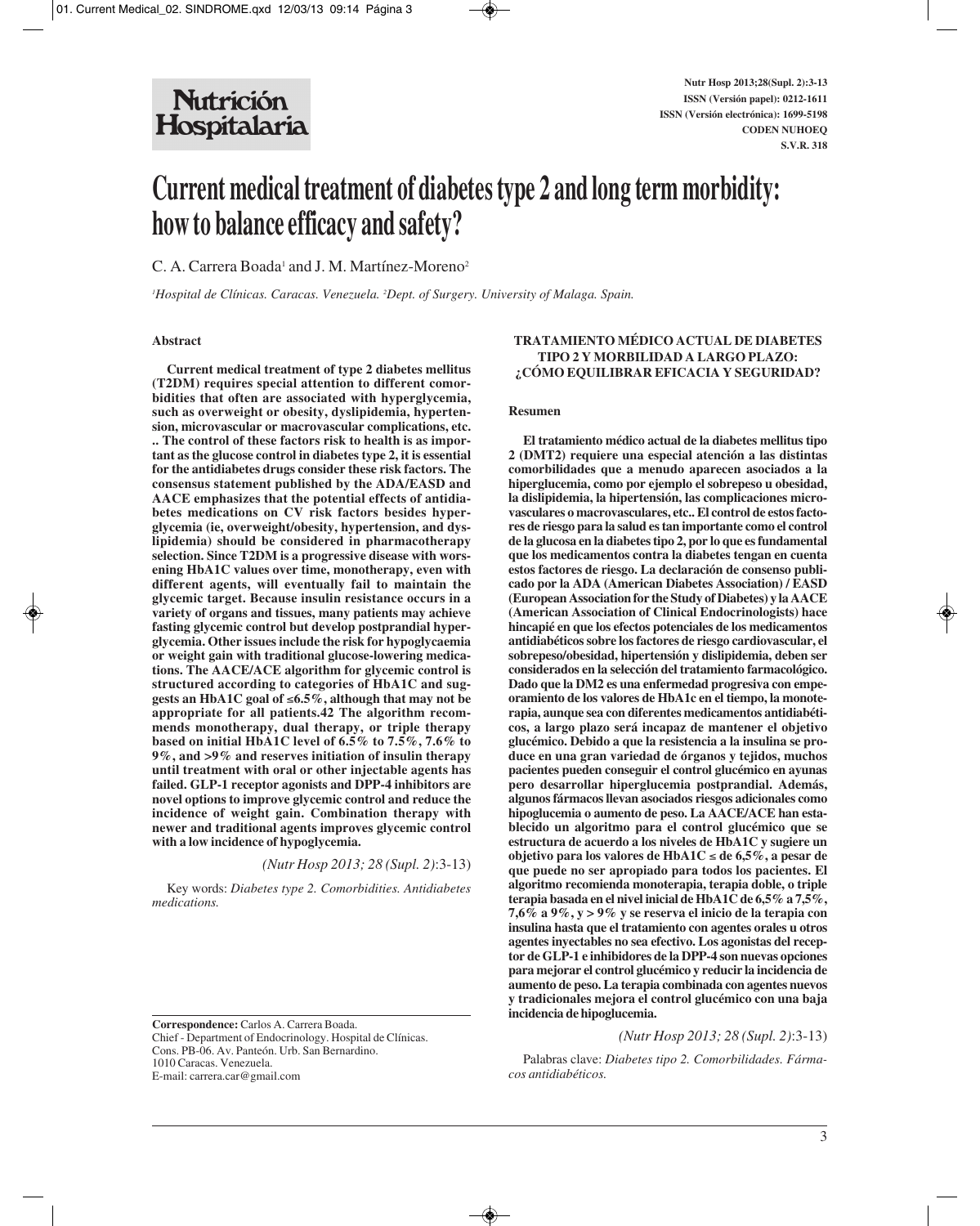# **Introduction**

The latest reports from the International Diabetes Federation (IDF) reveal that currently 366 million people have diabetes, 4.6 million deaths are due to diabetes and millions of euros are spent on care for diabetes *(http://www.idf.org/global-diabetes-plan-2011-2021)*. Despite all efforts to control the disease, microvascular complications such as retinopathy, nephropathy and neuropathy are quite common and cardiovascular disease remains the leading cause of death in patients with type 2 diabetes mellitus (T2DM). Consequently, the treatment of diabetic comorbidities like obesity, hypertension, hyperlipidemia, subclinical inflammation and hypercoagulability assumes major importance and must be coordinated with good glycemic control for morbimortality reduction in type 2 diabetes mellitus.

# **Evaluating the magnitude of the problem**

# *Complex pathophysiology and difficult management*

Unlike what occurs in type 1 diabetes mellitus treatment based on the combination of insulin replacement, diet and exercise, T2DM is highly heterogenous, depending on the patient characteristics and the disease evolution stage. Treating type 2 diabetes patients ranges from the non-use of drugs (only dietary treatment and exercise) to the use of different types of drugs (oral or parenteral) or insulin, all alone or in some combinations.

There are some clinical clues, phenotypic changes and laboratory data that can help us to identify the main physiopathological mechanism underlying each specific patient in the clinical practice. These signs can help us to deem the disease evolution stage of each patient, in order to choose the most appropriate therapy. Weight status (obese or normal weight) is one of the most important determinants of therapy, since insulin resistance secondary to overweight is present in more than 80% of patients with T2DM. So that, most of diabetic patients will need an insulin sensitizer (metformin), besides diet and exercise, as the first line therapy approach. Time from diagnosis of T2DM is a very good predictor of residual insulin secretion; the longer the evolution, the lower the insulin reserve. When a patient is diagnosed of T2DM there is already a loss of beta cell mass and function between 30 to 70%. The combination of normal-low weight (suggesting minimal insulin resistance), long history of diabetes (more than 5 years) and high basal HbA1c values, is a very good indicator of advance beta cell loss and dysfunction and indicates that we should use not only an insulin sensitizer but a secretagogue from the beginning (dual therapy) or insulin, if the patient is symptomatic (poluric and losing weight). $1,2,3$ 

Accordingly with the ADA/EASD 2012 Position Statement on the Management of Hyperglycemia in T2DM<sup>68</sup> for most patients, initial treatment includes diet, physical activity, education and drug therapy with metfomin. If these measures are inadequate to get HbA1c bellow 7%, after 3-6 months, you should progress to combination therapy with 2 agents (Metformin plus either a sulphonylurea, GLP-1 analog, DPP4 inhibitor or pioglitazone). If necessary, during the following 3-6 months you can use a third drug or initiate basal insulin therapy in combination with oral agents. Finally, if you cant t get a good individualized metabolic control, you will need to use a complex multidose insulin approach.

Changes in treatment, based on the values of HbA1c should be early to prevent complications or delay its progression if they are already present.4,5 Even with treatment, over 60% of patients do not achieve HbA1c normal (approx. 7%). Most should be treated with 2-3 drugs and insulin therapy schemes are increasingly more complex.<sup>1,2,3</sup>

## *Complications of type 2 diabetes*

People with diabetes are at increased risk for multiple and complex complications related to macrovascular disease (coronary heart disease, stroke, and peripheral arterial disease) and microvascular disease (nephropathy, retinopathy, and neuropathy).6,7 Diabetes complications begin early in the disease process and well before a clinical diagnosis. Patients who finally develop clinical diabetes have 2-4 times higher risk of cardiovascular disease, cardiac insufficiency and death, than those who did not develop diabetes.<sup>8</sup> It is well accepted that diabetic macrovascular disease is more related to coexistent insulin resistance, dyslipidemia, hypertension, hypercoagulability, endothelial dysfunction and subclinical inflammation, typical of T2DM, than due to hyperglycemia per se. One of the biggest challenges in the management of T2DM is to prevent the disease or to make an early diagnosis since by the time of its clinical appearance, patients already have some kind of dysfunction (e.g. diabetic retinopathy 20-30%, microalbumi nuria 10-20%, Arterial hypertension > 50%, dyslipidemia > 66%, endothelial dysfunction 80-100%)2 related to the complications mentioned above. Early treatment can delay the progression or reduce macrovascular and microvascular complications.4

#### **How to Measure Glycemic Control?**

# *Role of the HbA1c*

Glycated haemoglobin (HbA1c) was initially identified as an "unusual" haemoglobin in patients with diabetes over 40 years ago.<sup>69</sup> After that discovery, numerous small studies were conducted correlating it to glucose measurements resulting in the idea that HbA1c could be used as an objective measure of glycaemic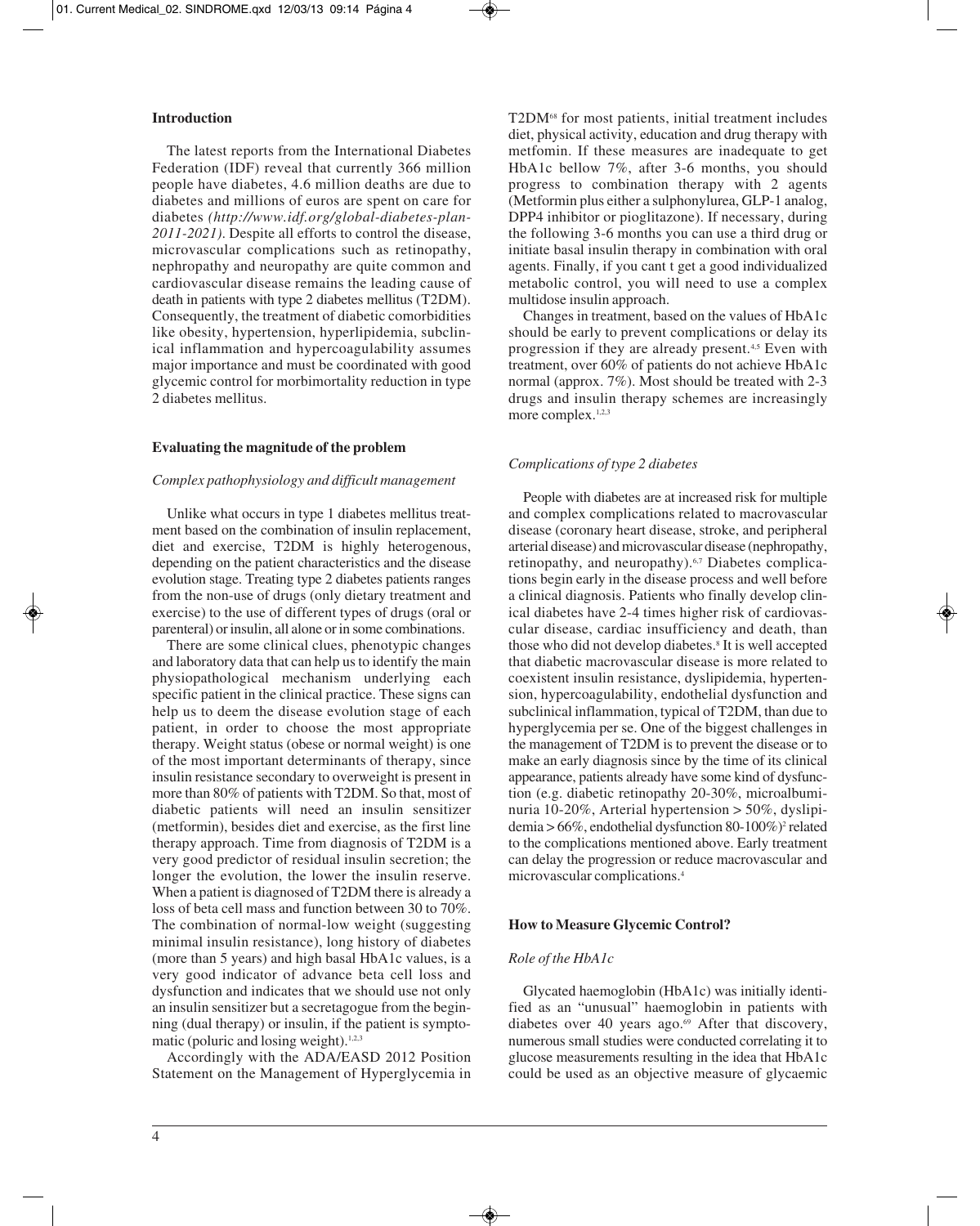control. The A1C-Derived Average Glucose (ADAG) study included 643 participants representing a range of A1C levels. It established a validated relationship between A1C and average glucose across a range of diabetes types and patient populations.70 HbA1c was introduced into clinical use in the 1980s and has become a cornerstone of clinical practice.

HbA1c reflects average plasma glucose over the previous eight to 12 weeks.71 It can be performed at any time of the day and does not require any special preparation such as fasting. These properties have made it the preferred test for assessing glycaemic control in people with diabetes. More recently, there has been substantial interest in using it as a diagnostic test for diabetes and as a screening test for persons at high risk of diabetes.72

A diabetic person with good glucose control as a HbA1c level that is close to or within the reference range Accordingly to for four of the major organizations involved in the control of diabetes, *American Diabetes Association (ADA), American College of Endocrinology (AACE/ACE), International Diabetes Federation (IDF) and European Association for the Study of Diabetes (EASD)* the use glycosylated hemoglobin (HbA1c) value is the best reducing risk indicator as it correlates with the appearance of micro and macrovascular complications in the long term and because it provides information on the control degree in the previous 2-4 months.

# *What is the Goal of HbA1c?*

Lowering A1C to below or around 7% has been shown to reduce microvascular complications of diabetes, and if implemented soon after the diagnosis of diabetes it is associated with long-term reduction in macrovascular disease. Therefore, a reasonable A1C goal for most adults is < 7%.

- The goal of HbA1c, according to the ADA, is  $\le$ 7%.7 Failure to achieve this percentage should review and adjust the patient's treatment plan.
- The goal of EASD guidelines for HbA1c is < 6.5% for both type 1 diabetes and for type 2.12
- The goal of International Diabetes Federation (IDF) is  $< 6.5\%$ ,<sup>13</sup> a value that does not seem to perform better than goal of the ADA.7
- The goal of American College of Endocrinology  $is < 6.5\%$ .

Providers might reasonably suggest more stringent A1C goals (such as,6.5%) for selected patients, if this can be achieved without significant hypoglycemia or other adverse effects of treatment. Appropriate patients might include those with short duration of diabetes, long life expectancy, and no significant CVD.

Less stringent A1C goals (such as 8%) may be appropriate for patients with a history of severe hypoglycemia, limited life expectancy, advanced microvascular or macrovascular complications, and extensive comorbid conditions and for those with longstanding diabetes in whom the general goal is difficult to attain despite self-management education, appropriate glucose monitoring, and effective doses of multiple glucose-lowering agents including insulin.7

# **The benefits of early and tight glycemic control**

Landmark clinical trials have established that glycemic control is critical for the prevention or delay of diabetic microvascular complications and may also help diminish macrovascular complications of the disease. The most important studies related to diabetes control like *Diabetes Control and Complications Trial (DCCT)*<sup>9</sup> and its follow-up observational study, the *Epidemiology of Diabetes Intervention and Complications (EDIC) study,*15,20 *Multifactorial Intervention Steno-2 study,*<sup>16</sup> *United Kingdom Prospective Diabetes Study (UKPDS)*<sup>10</sup> and its follow up study,<sup>73</sup> *Action to Control Cardiovascular Risk in Diabetes (ACCORD) study,*<sup>17</sup> *Action in Diabetes and Vascular Disease: Preterax and Diamicron modified release Controlled Evaluation (ADVANCE) study,*<sup>18</sup> and *Veterans Affairs Diabetes Trial (VADT)*, agree that an early and tight glycemic control of hyperglycemia can prevent microvascular complications.19 Some of these studies have explored the issue of intensive blood glucose control in patients with diabetes type 2 and have also addressed whether other therapeutic options such as blood pressure reduction and/or lipid lowering can act in concert with improved glycemic control to reduce the incidence and progression of vascular complications particularly the macrovascular complications.

Studies like the *Diabetes Control and Complications Trial (DCCT)*<sup>9</sup> designed to evaluate the impact of an Intensive Insulin based approach to decrease HbA1c have shown that from values above 8% there is an proportional increase in micro and macrovascular complications.9 Moreover, in the DCCT trial a reduction from HbA1C of 9% in the conventional treatment arm to 7.2% in the intensive treatment arm, decreased the relative risk for retinopathy (63%), nephropathy (54%), neuropathy (60%) and microalbuminuria. Studies such as the *United Kingdom Prospective Diabetes Study (UKPDS)*<sup>10</sup> demonstrated a direct relationship between the intensity of HbA1c reduction and the lowering in the risk of complications in T2DM patients. A reduction of HbA1c from 7.9% (Conventional Treatment Arm) to 7% (Intensive Treatment Arm) was translated into a 25 % reduction ( $p = 0.0099$ ) in all microvascular complications, 22% reduction in the risk of any diabetesrelated complication ( $p = 0.029$ ), 6% decrease in total mortality ( $p = 0.44$ ) and a 16% less incidence of Myocardial Infarction ( $p = 0.052$ ) at the end of 8 years of active intervention.10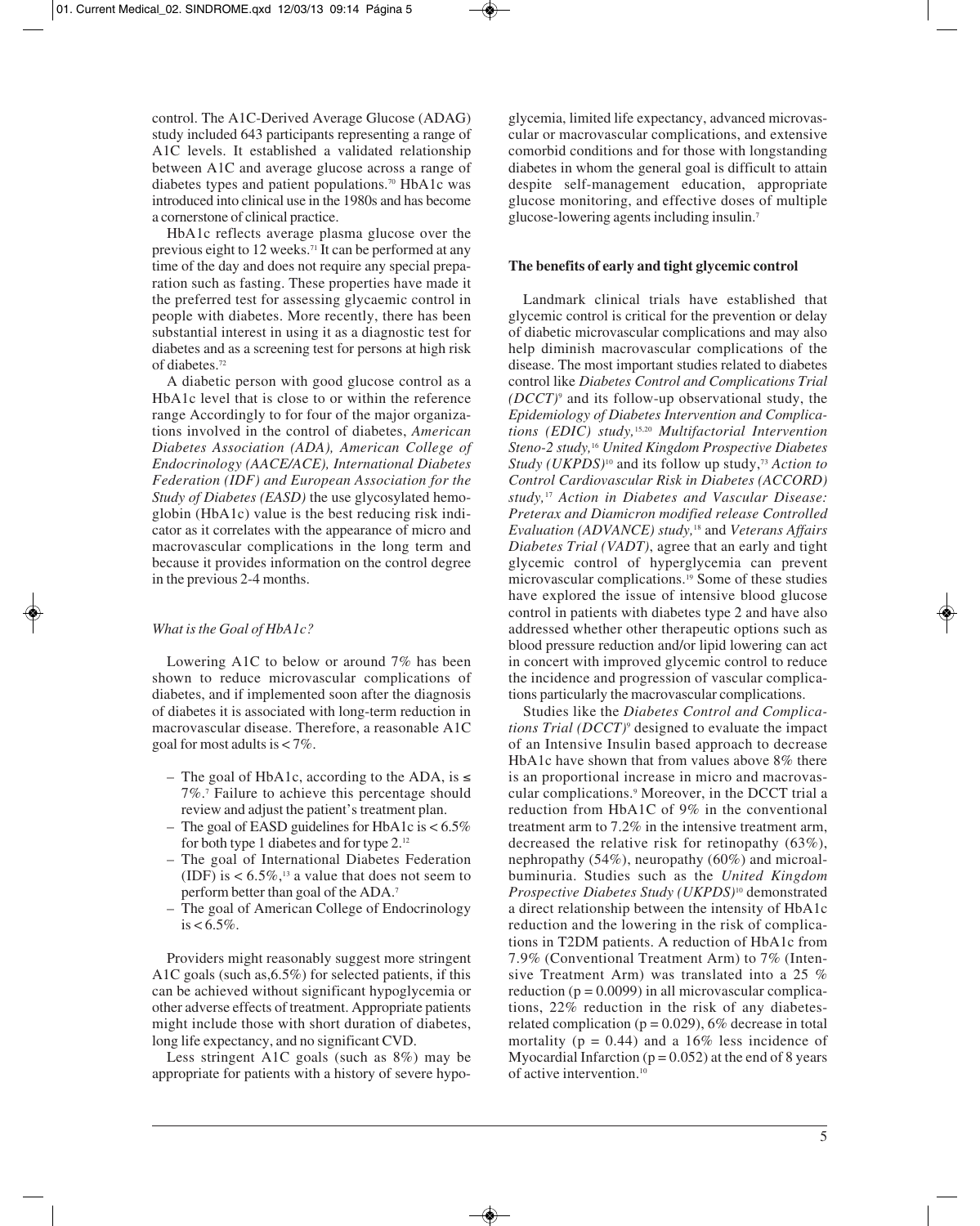As mentioned above, there were no significant effects of blood glucose reduction on cardiovascular complications. Despite the observed effect of increased body weight with insulin and sulphonylureas, it is interesting to note that there was no increase in cardiovascular events in the intensive arm of UKPDS.

In the original UKPDS Trial patients whose body weight was more than 120% of their ideal weight could be randomised to an intensive glucose control policy with metformin instead of diet, sulphonylurea or insulin.74 At the end of 8 years of active intervention, reductions in the risk of myocardial infarction of 39%  $(p = 0.01)$  and of death from any cause of 36% (p = 0.01) were observed.

The phenomenon of ongoing beneficial effects on diabetic complications after a period of improved glycemic control followed by a return to usual (often poorer) metabolic control was described as representing "metabolic memory" by the DCCT/EDIC investigators and as the "legacy effect" by the UKPDS investigators.20,73 Following conclusion of original UKPDS Study, there was a post-trial monitoring to determine whether the improved microvascular outcomes observed during the active glucose control trial persisted and whether such therapy had a longterm effect on macrovascular outcomes.73 Patients were asked to attend annual UKPDS clinics for 5 years, and all patients in years 6 to 10 were assessed through questionnaires but no attempts were made to maintain their previously assigned therapies. After 10 years of follow up (mean 18 years from initial aleatorization), the relative risk reduction in the sulfonylurea-insulin group was 9% for any diabetes-related endpoint  $(p = 0.04)$ and 24% for microvascular disease ( $p = 0.001$ ) but most important, in the sulfonylurea-insulin group there were also achieved a reduction in relative risk for death related to diabetes  $(17\%, P = 0.01)$ , myocardial infarction (15%,  $P = 0.01$ ), and death from any cause (13%, P = 0.007). In the Obese-Metformin treatment arm of UKPDS after 10 more years of follow up (for a total of 18 years), there was a drop in the risk for any diabetesrelated endpoint to  $21\%$  (P = 0.01), diabetes-related death in 30% ( $P = 0.01$ ), myocardial infarction in 33% ( $p = 0.005$ ), microvascular disease in 16 % ( $p = 0.31$ ) and death from any cause in  $27\%$  (p = 0.002).

"Metabolic memory" and "legacy effect" are terms used to describe the fact that an early and appropriate control of glucose levels has a great influence on the diabetes complications reduction and disease progression. Most patients with type 2 diabetes eventually require insulin to achieve glycemic targets. Early use of insulin therapy may help normalize blood sugar and HbA1C levels and thus improve the prognosis of the disease by preventing further vascular damage. For this purpose, the American Diabetes Association (ADA) established HbA1c values (depending on the group of patients) at which it is recommended initiation of appropriate therapy (according to their recommendations) to prevent an increase in vascular damage (table I).

| <b>Table I</b>                    |  |
|-----------------------------------|--|
| Goals of glycemic control (HbA1c) |  |

| Standards of Medical Care in Diabetes 2009<br>Goals of Glycemic Control (HbA1c)                                                                                                   |            |   |  |  |  |  |
|-----------------------------------------------------------------------------------------------------------------------------------------------------------------------------------|------------|---|--|--|--|--|
|                                                                                                                                                                                   |            |   |  |  |  |  |
| Microvascular and Neuropathy:<br>In general                                                                                                                                       | ${<}7\%$   | A |  |  |  |  |
| Macrovascular:<br>In general <sup>2</sup>                                                                                                                                         | ${<}7\%$   | B |  |  |  |  |
| Subgroup Strict Control <sup>3,4</sup> :<br>Short duration of DM<br>Hb1Ac low at the beginning, not CVD                                                                           | $6 - 6.5%$ | B |  |  |  |  |
| Subgroup Laxo Control <sup>4</sup> :<br>Short life expectancy<br>History of severe hypoglycaemia<br><b>Advanced Microvascular Disease</b><br>Long-term DM<br>Atherosclerotic load | $>7\%$     |   |  |  |  |  |

<sup>1</sup> = DCCT, Stockholm Diabetes Study, UPPDG, Kumamoto.

 $2 = DCCT$  CDIG UKPDS Follow-up.

<sup>3</sup> = Subgrupos de DDCT y UKPDS ADVANCE.

<sup>4</sup> = ACCORD, ADVANCE, VADI.

Nathan DM et al. *Diabetes Care* 2000; 12: 193.

# **Therapeutic management as a pathophysiological approach**

The core pathophysiological defects in T2DM are marked by insulin resistance in the liver and skeletal muscle and, beta-cell failure in the pancreas. In addition to this "triumvirate," adipose tissue, the pancreatic alpha cell, the kidney, the brain, and the gastrointestinal (GI) tract play important roles in the development of glucose intolerance and hyperglycemia. The members of this "ominous octet" all have an interdependent role in the pathophysiology and the development of T2DM that represent targets for current and emerging therapies. These therapies include a range of antidiabetic drugs that are classified as:

#### *Insulin secretagogues*

*–* Sulfonylureas (glibenclamide, gliclazide, glipizide, glimepiride). The sulphonylureas act to enhance the sensitivity of the beta-cell to glucose and, when bound to the transmembrane sulphonylurea receptor (SUR-1), mediate the closing of the potassium-sensitive ATP channels on the cell membrane. Cellular efflux of potassium is reduced and membrane depolarisation takes place. Calcium influx is mediated by the opening of voltage-dependent Ca2+-channels that promote the release of pre-formed insulin granules which lie just adjacent to the plasma membrane. The net effect is increased responsiveness of beta cells to both glucose and non-glucose secretagogues (such as amino acids), resulting in more insulin being released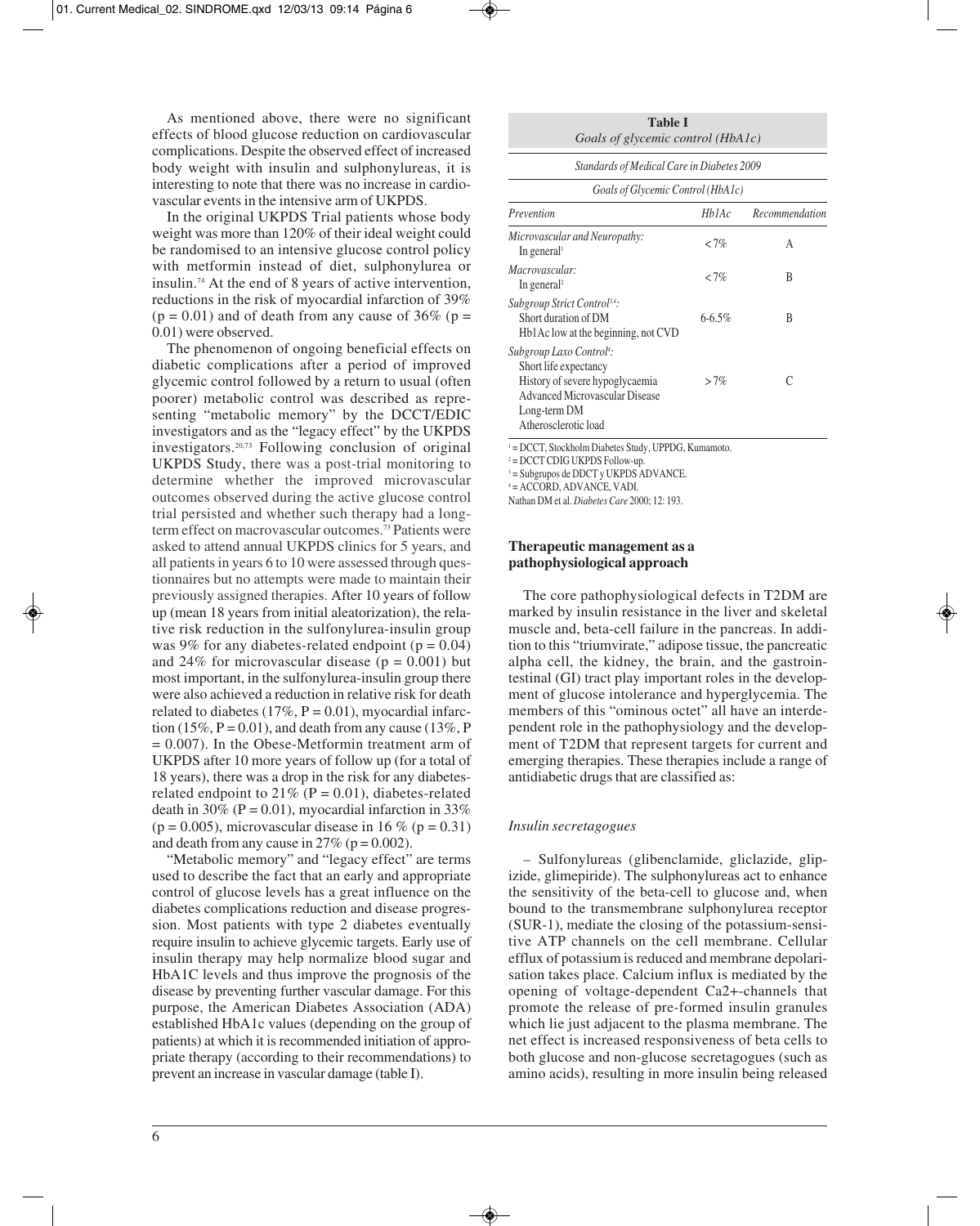at all blood glucose concentrations. Thus, sulfonylureas are useful only in patients with some beta cell function.<sup>75</sup>

# *Insulin sensitizers*

– Biguanides (metformin). Biguanides are generally considered the drugs of choice in obese type 2 diabetics. Metformin can be used in combination with any other class of oral antidiabetic drug or with insulin. The principal function of metformin is to reduce hepatic glucose production thtough a reduction in glyconeogenesis as well as glycogenolysis, and to improve peripheral insulin sensitivity, thus ameliorating hyperglycemia. So that, hepatic sensitivity to insulin is increased, thereby contributing to basal plasma glucose lowering effects. Skeletal muscle and adipocytes undergo up-regulation of the insulin-sensitive GLUT- 4 and GLUT-1 transporters to the cell membranes, thereby increasing glucose uptake and reducing postprandial glycemia.21 Metformin has been shown to activate AMP activated protein kinase (AMPK). AMPK is a well-known serine/threonine kinase that functions as an intracellular energy sensor and has been implicated in the modulation of glucose and fatty acid metabolism.<sup>76,77</sup> Once activated, AMPK inhibit the expression of two key hepatic gluconeogenic genes, PEPCK and G6Pase, which, in turn, suppresses gluconeogenesis and lipogenesis while promoting both fatty acid oxidation and lipolysis.<sup>21,76,77</sup> Glucose metabolism in the splanchnic bed also increases. Further metabolic effects include suppression of fatty acid oxidation as well as triglyceride lowering.<sup>21,22</sup>

– Thiazolidinediones (pioglitazone, rosiglitazone). Thiazolidinediones (TZDs) mediate their function through binding to the PPAR-γ receptor that is expressed predominantly in adipocytes. It is expressed to a lesser extent in muscle and liver tissue. Binding of the PPAR receptor in turn mediates binding to the retinoic-X receptor (RXRreceptor). This heterodimer then binds to a nuclear response element which then switches on gene transcription. Many of the genes that are activated play a central role in carbohydrate and lipid metabolism. Interestingly, the thiazolidinediones also suppress the expression of TNF- $\alpha$  by adipocytes.<sup>80</sup>

# *Glycosidase inhibitors (Acarbose)*

Acarbose, inhibit the activity of the glycosidase enzymes which are present in the brush border of enterocytes in the intestinal villi. Disaccharide and oligosaccharide cleavage is prevented with a net decrease in intestinal carbohydrate absorption. Overall, the  $\alpha$ glycosidase inhibitors reduce postprandial insulin concentrations through the attenuated rise in postprandial glucose levels.<sup>81</sup>

## *New drug modalities (Incretin based therapies)*

Pharmacologic administration of GLP-1 is not practical because it is metabolized in minutes by the enzyme dipeptidylpeptidase-4 (DPP-4), but two strategies have been developed to take advantage of this hormone's beneficial properties. GLP-1 mimetics (Exenatide and Liraglutide) are protein derived injectable products, resistant to DPP4 action, that duplicate the effects of GLP-1 and demonstrate significant reductions in HbA1c in patients with type 2 diabetes. Also of interest as an incretin therapy is the use of DPP-4 inhibitors, which can be given orally and produce near-physiologic levels of GLP-1. These agents have been shown to have a prolonged inhibitory effect on DPP-4, enhancing half life of native GLP1 and GIP and stimulating insulin secretion in the presence of glucose and producing significant decreases in HbA1c. They have the added advantage of inducing moderate weight loss. Because they are peptide hormones, they have to be injected subcutaneously. There appears to be a significant frequency of nausea and vomiting with these agents, which for most patients is transient.

– Exenatide. The synthetic 39-amino acid peptide sequence overlaps with that of GLP-1, but has a longer half-life than native GLP-1. This incretin mimetic improves glycemic control mainly by stimulating glucose-dependent insulin secretion and suppressing postprandial glucagon secretion. It also delays gastric emptying, reduces food intake and facilitates weight loss.

– Liraglutide. Liraglutide has 97% homology with GLP-1 and resists DPP-IV degradation by FA acylation and albumin binding. Single-dose kinetic studies in DM2 subjects revealed a half-life of 13-14 hrs, allowing for single daily-dose administration, whereas native GLP-1 with a very short half-life of 1-3 min has limited clinical value. Liraglutide enhanced several β-cell function parameters and the enhancement was correlated with the improvement in glycemic control. The mechanisms of Liraglutide action, as expected, appear to be analogous to those exerted by endogenous incretins and others incretin mimetics like exenatide.

– DPP4 inhibitors (Vildagliptin, Sitagliptin, Saxa gliptin, Linagliptin). Inhibition of dipeptidyl peptidase-IV stimulates the secretion of insulin in a glucosedependent way, so minimising possible hypoglycemic side-effects. Inhibition of DDP-IV is dose-dependent. Recent data suggest restorative effects on pancreatic islet cells, thereby fuelling the hope that the DDP-IV inhibitors could potentially slow or reverse the course of beta-cell failure.23,24 These drugs can be used as monotherapy in type 2 diabetes or in combination with metformin, SUs, TZDs or Insulin if the existing regimen no longer provides adequate glycaemic control. Sitagliptin, Saxagliptin and Linagliptin can be taken orally once daily and Vildagliptin must be taken twice daily. All have shown to reduce HbA1C levels by a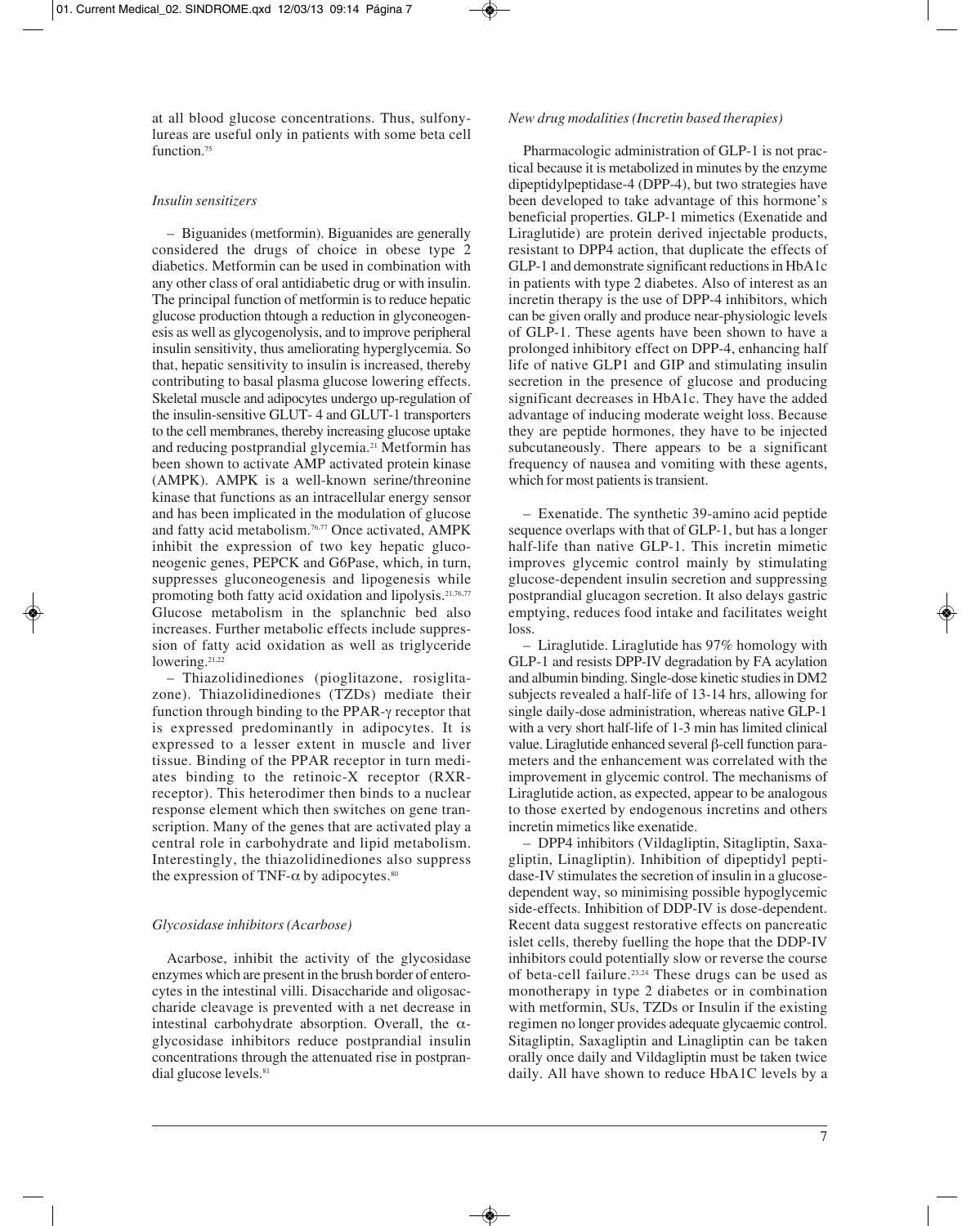| Oral Amadovine Agents (OTBA) effect on 12DM pamophytsiologic acjects |    |                 |     |            |                         |  |  |
|----------------------------------------------------------------------|----|-----------------|-----|------------|-------------------------|--|--|
| Parámeter                                                            | SU | <i>Glinides</i> | Met | <b>TZD</b> | $I-DPP-IV$<br>$a$ -GLP1 |  |  |
| Insulin secretion                                                    |    |                 |     |            |                         |  |  |
| Insulin resistance                                                   |    |                 |     |            |                         |  |  |
| Hepatic gluconeogenesis                                              |    |                 |     |            |                         |  |  |
| Hypoglycemia risk                                                    |    |                 |     |            |                         |  |  |
| Edema and ICC risk                                                   |    |                 |     |            |                         |  |  |
| Weight change                                                        |    |                 | ⇒∦  |            |                         |  |  |
| Gastrointestinal effects                                             |    |                 |     |            |                         |  |  |
| Use in renal insufficiency                                           |    |                 |     | ⇔          |                         |  |  |

**Table II** *Oral Antidiabetic Agents (OAA) effect on T2DM pathophyisiologic defects*

SU = Sulphonylareas; TZD = Thiazolidinediones.

mean of 0.6-1%. Since the best predictor of hypoglycaemic effect of any drug is basal level of HbA1c, all DPP4-inhibitors can decrease HbA1c up to 3% if the A1C is high enough. Unlike the GLP-1 analogues, they have no effect on weight, but have the advantage of not being associated with the occurrence of nausea.

# **Algorithm for glycemic control according to HbA1c**

The AACE/ACE algorithm for glycemic control is structured according to categories of HbA1C and suggests an HbA1C goal of  $\leq 6.5\%$ , although that may not be appropriate for all patients.<sup>25</sup> The algorithm recommends monotherapy, dual therapy, or triple therapy based on initial HbA1C level of 6.5% to 7.5%, 7.6% to 9%, and > 9%. Insulin therapy can be initiated as first-line treatment if the patient is symptomatic and  $A1C > 9\%$  ("rescue insulin") or later on when treatment with oral or other injectable agents have failed.<sup>26</sup>

Initial treatment in T2DM with diet and physical activity is very common insufficient for blood glucose control, so that, at the time of diagnosis most patients will need pharmacological therapy with metformin or other drugs if the patient is metformin intolerant or has a contraindication for its use. After about 3 to 6 months without getting an acceptable metabolic control, a dual oral drug treatment must be established. The best predictor of the antidiabetic effect of any drug is basal hyperglycemia level and there is a difference in the potency and efficacy of distinct hypoglycaemic agents.<sup>27</sup> Therefore, insulin should always be considered when the patient has severe hyperglycemic symptoms, fasting glucose above 300 mg/dl or when he is ketotic. Frequently once achieved acceptable metabolic control with insulin and due to the resultant reduction of glucotoxicity and improvement in insulin sensitivity and secretory capacity, the use of insulin can be suspended and replaced with oral drugs. When initiating oral monotherapy treatment, up to 30% of patients respond inadequately. This phenomenon, known as "primary failure" and attributed initially only to sulphonylureas, has also been reported with other oral agents and is related to the degree of hyperglycemia and duration of diabetes.28 In most cases, however, we can achieve an acceptable control that can last several years and thereafter there is a progressive metabolic control deterioration independently of the drug used. This phenomenon, known as "secondary failure" is due to a progressive loss of insulin secretion (Beta cell apoptosis) which is part of the natural evolution of T2DM, commonly genetically determined. It is estimated that up to 10% of patients/year fail to respond to monotherapy.10,29,30,31,32 Most patients sooner or later, will need combination therapy with 2 or more drugs and finally with insulin since a heterogenous disease like diabetes mellitus, with multiple pathophysiologic dysfunctions, can t be addressed with one single drug that do not correct theses multiple deffcets (table II).

The justification for combination therapy is based not only to the high incidence of long term monotherapy failure, but in fact, supported by several studies; it is feasible to use the synergistic effect of different drugs action mechanisms.<sup>5,33</sup> A study has been shown that combination therapy with OAAs is more effective than intensified monotherapy.34 In combination therapies, we must consider the use of new drugs based on the incretins (GLP-1 mimetics and DPP-IV inhibitors).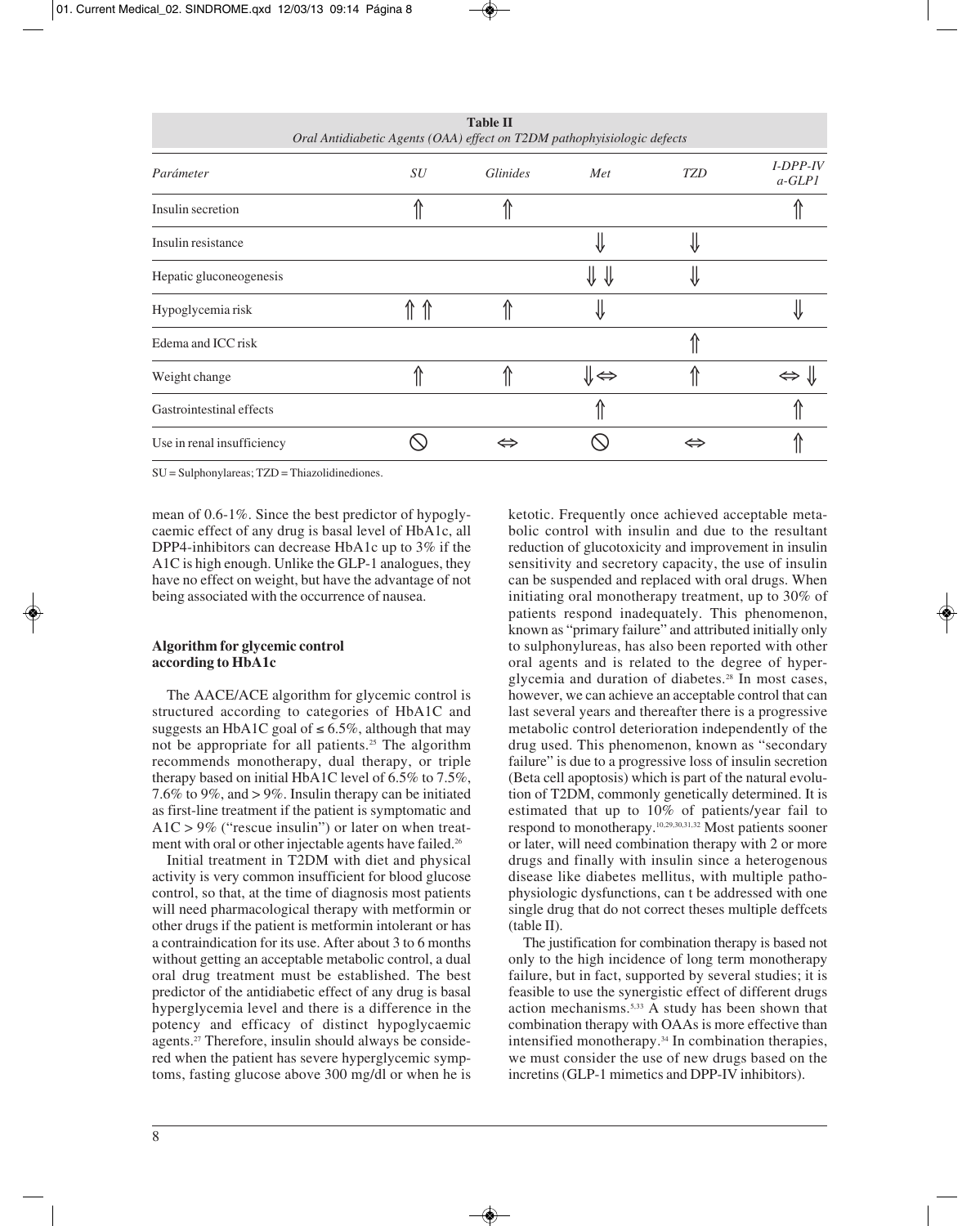Among the defects that are involved in the pathophysiology of T2DM are abnormalities in the secretion of the incretin hormones GLP-1 and the glucosedependent insulinotropic polypeptide (GIP).35 GLP-1 and GIP are small peptides, having 30 and 42 amino acids and released by the enteroendocrine L cells located in the distal ileum and colon and by the K cells in the duodenum, and proximal jejunum respectively. Both rapidly stimulate the release of insulin only when blood glucose levels are elevated, thereby enhancing the glucose-sensing and insulin secretory capacity of the beta cells.36 GLP-1 controls blood glucose via other actions besides stimulating glucose-dependent insulin release, and it is by inhibiting glucagon secretion and suppression of hepatic glucose output as well as by decreasing the rate of gastric emptying. On the other hand, GIP decreases gastric emptying to a much lesser degree and does not inhibit glucagon secretion.<sup>36,37</sup> GLP-1 also activates regions in the central nervous system important for control of satiety.<sup>38</sup> However, GLP-1 and GIP have also been shown in preclinical studies to exert significant cytoprotective and proliferative effects on the islets of Langerhans.36,39,40 The incretin hormones elicit their actions through direct activation of distinct G protein-coupled receptors expressed on islet β-cells.40 The short circulating halflife of bioactive intact GLP-1 and GIP initially limited enthusiasm for the potential use of incretin hormones in the treatment of diabetes. However, incretin analogs have been developed with significantly increased halflives due to modification of the DPP-IV cleavage site and/or conjugation to large circulating proteins, such as albumin (i.e., liraglutide) or by inhibiting the DPP4 enzymes and prolonging endogenous GLP-1 and GIP. Nowadays, the majority of pharmacological efforts to develop incretin-based therapies are focused on GLP-1R agonist and DPP-IV inhibitors.

It is well accepted that the GLP-1R agonist liraglutide has more efficacy in lowering A1c than exenatide. In a head to head study liraglutide decreased A1c 0.3% more than exenatide with less nausea and with modest but more weight loss.78 Single-dose studies of DPP-IV inhibitors, sitagliptin, saxagliptin, linagliptin and vildagliptin indicate that all compounds have similar clinical efficiency in reducing glucose excursion after oral glucose administration.<sup>41,79</sup> The use of these new drugs in monotherapy and combination therapy with metformin, sulphonylureas or TZDs, have shown at least not be inferior to the results obtained with the traditional antidiabetic drugs.

# **Balancing Efficacy** *vs.* **Safety of Oral Antodiabetic Agents (OAAs)**

OAAs are by definition the starting point of pharmacologic treatment of T2DM. The modes of action of the five classes described are different, and offer an opportunity to "tailor treatment" addressing the likely pathogenetic mechanisms involved in this heterogeneous disease. "Failure" of one level of treatment should be monitored for at all times by appropriate checks on well being, fasting and post prandial blood glucose (self-monitoring), HbA1c, safety issues like weight, hypoglycaemia, edema and G-I tolerance (nausea, diarrhea, flatulence.

# *Cardiovascular safety of OAAs*

Probably, the most important safety aspect is long term cardiovascular effects. A "safe OAAs" at least, should not increase CV risk. On the long term, insulin in Type 1 DM (DCCT / EDIC Trial);<sup>20</sup> sulphonylureas (UKPDS-FU Study, ADVANCE, VADT Trial),18,19,73 metformin (UKPDS Obese-Metformin Arm),<sup>74</sup> and insulin in T2DM73 have demonstrated CV safety in the treatment of hyperglycemia.

# *Hypoglycemia as a limiting factor in the treatment of T2DM*

Glucose counterregulatory mechanisms have generally been found to be intact early in the course of type 2 diabetes.51,52 However, as also noted above, iatrogenic Hypoglycemia becomes progressively more limiting to glycemic control over time, $47,53$  and the frequencies of severe iatrogenic hypoglycemia have been reported to be similar in type 2 and type 1 diabetes matched for duration of insulin therapy.<sup>54</sup> Given progressive insulin deficiency in type 2 diabetes, $47$  these findings indicate that iatrogenic hypoglycemia becomes a progressively more frequent clinical problem as patients approach the insulin-deficient end of the spectrum of type 2 diabetes.

In T2DM treatment, incidence of hypoglycemia is very difficult to predict due to the extreme heterogeneity of these patients, age, diabetes duration, renal function, treatment modality but what quite certain is that with sulphonylureas, meglitinides and insulin use, there is an increased risk.

In UK Hypoglycaemia Sludy Group trial,<sup>55</sup> about 7% of people with type 2 diabetes who were followed for an average of 8 yeras, had experienced at least one episode of severe hypoglycaemia in the first 2-3 years of insulin therapy, a proportion similar to those treated with sulfonylurea.<sup>56</sup> A retrospective study has reported 15% severe hypoglycemic episodes in type 2 insulin treated patients directly related to the duration of insulin use  $> 5$  years.<sup>57</sup> People with type 2 diabetes constitute a disparate group, the ability of each patient to secrete glucagon in response to hypoglycaemia being related to the degree of insulin deficiency.<sup>58</sup> Glucagon secretion was almost absent in type 2 diabetic patients who exhibit total insulin-deficiency. By contrast, glucagon secretion is intact in OAAstreated patient and in type 2 diabetic patients who have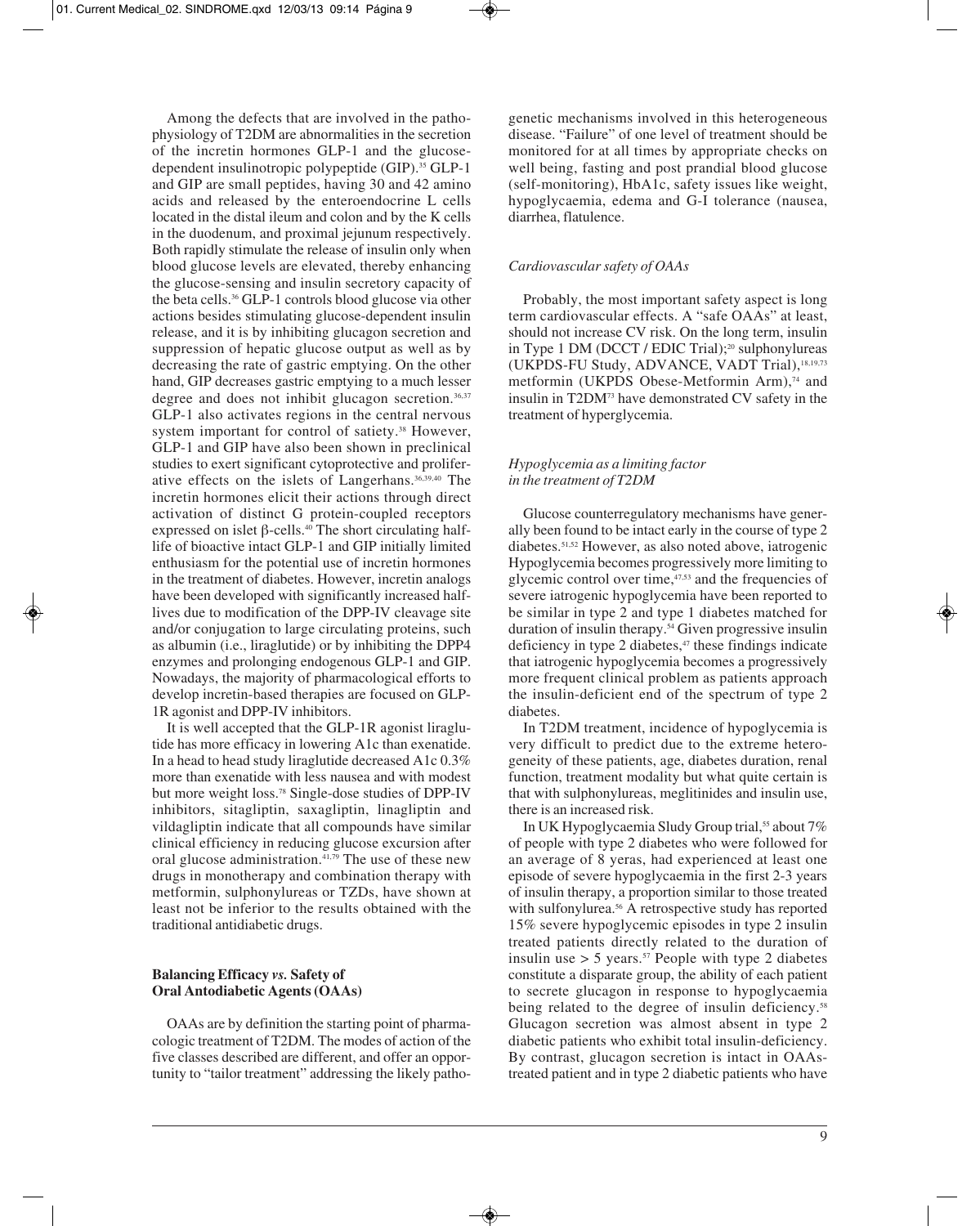recently started insulin. These patients do not experience hypoglycaemia more frequently than patients taking SU at similar HbA1c levels.10 In a retrospective cohort of Medicaid patients, recent hospital discharge was the strongest predictor of subsequent hypoglycaemia in SU or insulin treated patients aged  $\geq 65$ years.59 In the Fremantle Diabetes Study severe hypoglycaemia frequency was studied in older patients with cognitive impairment.60 Hypoglycaemia requiring health services assistance was three times higher in patients with cognitive impairment or dementia. These patients were older, 76 4.6 years, 27.5% treated with insulin + OAD and  $45\%$  by SU,  $46.4\%$  having an HbA1c  $\leq$  7%. Dementia was present in 9.3% and cognitive impairment without dementia in 19.9%. Summarising, many studies support that the risk factors for hypoglycaemia with the treatment of T2DM patients are: older age, duration of diabetes, decreased food intake, unhealthy lifestyle habits, depression, cognitive dysfunction, dementia, fragile low weight patients, exercise, alcohol use, renal impairment, and use of secretagogues (sualphnylueas, meglitinides) and insulin.<sup>61,68</sup>

# *Other potential adverse effects of OAAs*

– Sulphonylureas (SUs): Hypoglycemia is the most troublesome side-effect. It is very important to keep in mind that since all sulphonylureas are highly bound to plasma proteins, they can potentially interact with other protein-bound drugs. Displacement from plasma proteins because of drug interactions has been implicated as a cause of severe SU-induced hypoglycaemia. This adverse effect is more likely in the presence of impaired renal function and in the underweight elderly patient. Use of the sulphonylurea types that bind the SUR-2 A and B receptors (glibenclamide, glipizide, glimepiride) should be avoided in high-risk patients suspected of having significant coronary artery disease CAD.43,44 Another side-effects that have been described include, weight gain (1-4 kg over 6 months), skin reactions, acute porphyria and, rarely, hyponatraemia.45,46 There have been reports in the literature of glimepirideinduced acute cholestatic hepatitis.47

– Thiazolidinediones (TZDs): The main negative effect related to use of TZD is the fluid retention. Which includes several potential mechanisms such as increased vascular permeability, decreased urinary sodium excretion, increased sympathetic tone and altered interstitial ion transport? It has also been postulated that TZDs may actually unmask previously undiagnosed cardiac dysfunction owing to their effects on salt and water retention.<sup>48</sup> The use of TZDs in patients with New York Heart Association (NYHA) class III or IV heart failure is not recommended in view of the side-effects of fluid retention and weight gain. There are studies showing an increased risk of bone fractures in women.49 The TZD effect on bone appears to be an inhibition of osteoblast differentiation, with a resultant negative effect on cortical bone formation without a change in bone resorption.

– Biguanides: Side-effects of these drugs can include lactic acidosis. Metformin increases lactate production in the splanchnic bed and portal venous system due to a reduction in the activity of pyruvate dehydrogenase enzyme, thereby shifting the metabolism towards the anaerobic spectrum. However, the incidence of metformin induced lactic acidosis is rare, with only 0.03 cases per 1,000 patient-years reported in the literature. Abdominal discomfort and diarrhoea are the most frequent side-effects. Vitamin B12 deficiency owing to decreased GUT absorption can occur.<sup>50</sup> Its gastrointestinal side effects are made worse usually by too large a dose initially, and increasing doses too quickly.

– Glucosidase inhibitors: Exist a high rate of gastrointestinal intolerance to these drugs, perhaps related to prescribing too large a dose initially, not taking it with appropriate meals and increasing the dose too quickly. Side-effects include flatulence, abdominal discomfort and diarrhoea, but tolerance of the side-effects quickly develops. Hypoglycaemia can occur only if used in conjunction with a sulphonylureas, meglitinides or insulin.

# **Selection criteria for hypoglycemics drugs**

The management of patients with type 2 diabetes has been given a firm evidence base in recent years through the results of randomised clinical trials, notably the UKPDS. An improved understanding of the pathogenesis and natural history of this complex metabolic disorder has facilitated the application of new therapeutic agents. Attainment and maintenance of nearnormal glycemic control, while minimising the risk of iatrogenic hypoglycaemia, is a central long-term objective of therapy; however, this is often difficult to achieve in practice. Many outcomes besides HbA1c are important when evaluating and comparing oral diabetes medications, such as blood pressure control, weight and lipid changes, adverse events, quality of life, micro and macrovascular disease, and mortality. It is critical to evaluate adverse events, since these affect adherence as well as morbidity and mortality. Additionally, certain diabetes medications may be less safe for patients with certain comorbid conditions.

Evidence based medicine (EBM) shows that most diabetes medications reduced HbA1c levels to a similar degree. Metformin, TZDs, GLP-1 mimetics and SPU are more effective than other medications (acarbose, meglitinides, DPP4-i) as monotherapy as well as when used in combination.<sup>68</sup> Metformin has a beneficial trend in body weight, blood pressure and plasma lipid levels. It was difficult to draw conclusions about the comparative effectiveness of type 2 diabetes medications on all-cause and cardiovascular mortality,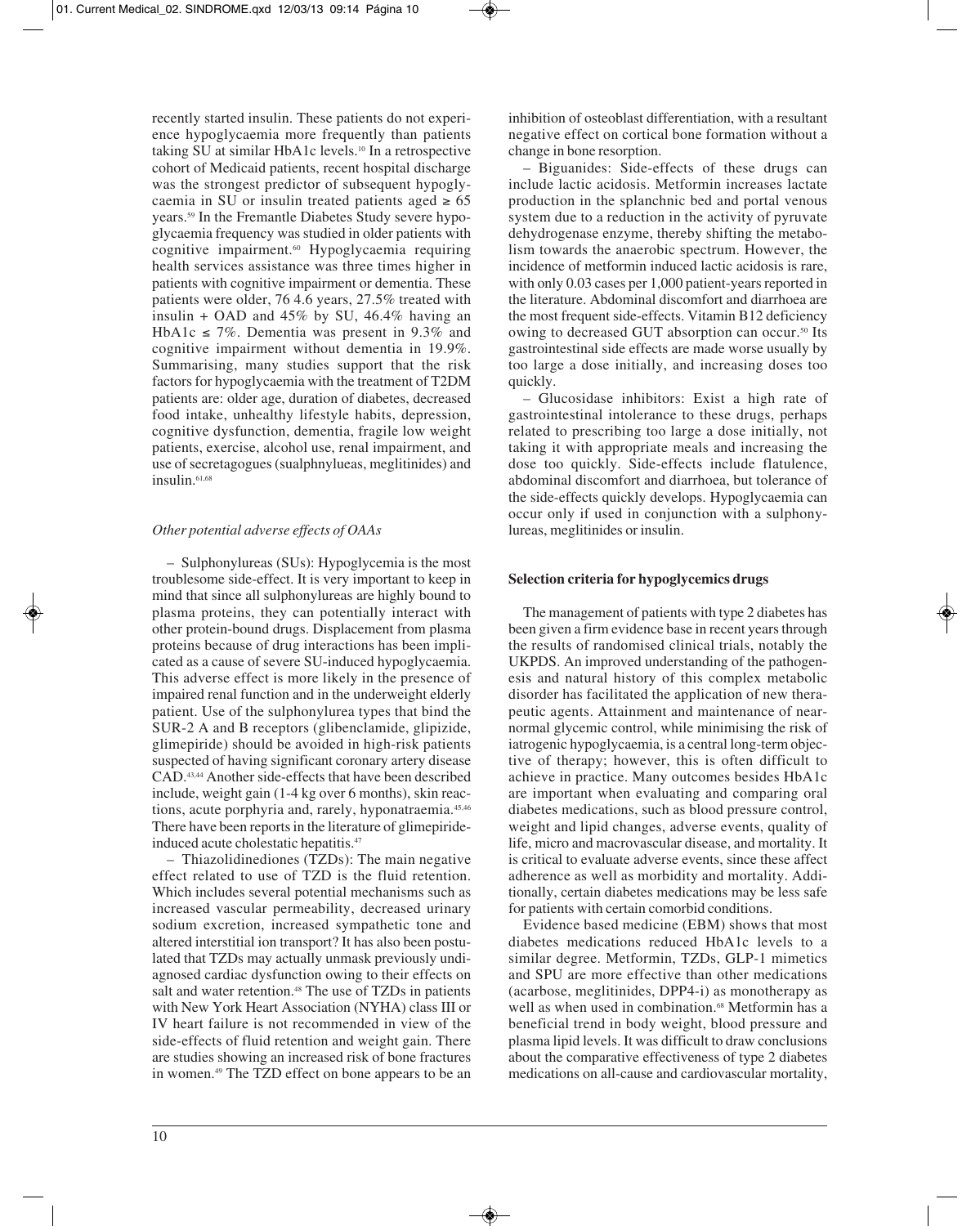cardiovascular and cerebrovascular morbidity, and microvascular outcomes because of low-quality of the trials or because of insufficient evidence. EBM shows that the risk for hypoglycemia with sulfonylureas exceeds the that of metformin or thiazolidinediones and that the combination of metformin plus sulfonylureas is associated with 6 times more risk for hypoglycemia than the combination of metformin plus thiazolidinediones. Moderate-quality evidence shows that the risk for hypoglycemia with metformin and thiazolidinediones is similar. Metformin is associated with an increased risk for gastrointestinal side effects. Thiazolidinediones are associated with an increased risk for heart failure, and both rosiglitazone and pioglitazone are contraindicated in patients with serious heart failure.<sup>62,63</sup>

## **Surgical Approach of T2DM**

Today, the most common surgical procedures are performed laparoscopically and include adjustable gastric band (LAGB), sleeve gastrectomy (LSG), Roux-en-Y gastric bypass (RYGB), One Anastomosis Gastric By-pass (BAGUA) and biliopancreatic diversion (BPD). BPD often includes duodenal switch (BPD/DS) and sleeve gastrectomy. RYGB, BAGUA and BPD show the best long-term results in terms of fat loss<sup>64,65</sup> and diabetes resolution.<sup>66</sup> Whereas LAGB and LSG exert their effects through mechanical gastric volume and food intake reduction, RYGB and BPD (with sleeve gastrectomy) combine this effect with malabsorption of nutrients by means of bypassing a substantial part of the small intestine. In addition, the intestinal reconfiguration results in a rapid improvement of diabetes within days in most patients, which cannot be entirely ascribed to energy restriction or fat loss.

Bariatric surgery has been demonstrated to have an extremely beneficial effect on T2DM. There are at least two distinct mechanisms for this effect. In the early postoperative period following operations involving gastrointestinal bypass (RYGB biliopancreatic diversion with/without duodenal switch) and probably sleeve gastrectomy, there is an increase in the incretin response, which leads to augmentation of insulin secretion from beta cell mass. This effect is independent of weight loss. In later follow-up, progressive weight loss from any bariatric procedure leads to improved peripheral insulin sensitivity.

# **References**

- 1. Haffner SM, D'Agostino R Jr, Mykkänen L, Tracy R, Howard B, Rewers M, Selby J, Savage PJ, Saad MF. Insulin sensitivity in subjects with type 2 diabetes. Relationship to cardiovascular risk factors: the Insulin Resistance Atherosclerosis Study. *Diabetes Care* 1999; 22: 562.
- 2. Saydah SH et al. Poor control of risk factors for vascular disease among adults with previously diagnosed diabetes. *JAMA* 2004; 291: 335.
- 3. Liebl A, Mata M, Eschwège E; ODE-2 Advisory Board. Evaluation of risk factors for development of complications in Type II diabetes in Europe. *Diabetologia* 2002; 45: S23.
- 4. American Diabetes Association. Standards of medical care for patients with diabetes mellitus. Clinical practice recommendations. *Diabetes Care* 2003; 26 (Suppl. 1): 33-50.
- 5. Costa B. Nuevos enfoques terapéuticos en la diabetes tipo 2. *Med Clin (Barc)* 2001; 117: 137-41.
- 6. Bethesda, MD. National Institute of Diabetes and Digestive and Kidney Diseases. National Diabetes Statistics, 2007 fact sheet: US Dept of Health and Human Services, National Institutes of Health, 2008.
- 7. American Diabetes Association. Standards of Medical Care in Diabetes, 2012. *Diabetes Care* 2012; 35 (Suppl. 1): S11-S61.
- 8. United Kingdom Prospective Diabetes Study Group. UK Prospective Diabetes Study (UKPDS). VIII. Study design, progress and performance. *Diabetologia* 1991; 34 (12): 877-90.
- 9. DCCT Research group. The effect of intensive treatment of diabetes on the development and progression of long-term complications in insulin-dependent diabetes mellitus. The Diabetes Control and Complications Trial Research Group. *N Engl J Med* 1993; 329 (14): 977-86.
- 10. United Kingdom Prospective Diabetes Study Group. Intensive blood-glucose control with sulfonilureas or insulin compared with conventional treatment and risk of complications in patients with type 2 diabetes (UKPDS 33). *Lancet* 1998; 352: 837-52.
- 11. Gaede P, Vedel P, Larsen N, Jensen G, Parving HH, Pedersen O. Multifactorial intervention and cardiovascular disease in patients with type 2 diabetes. *N Engl J Med* 2003; 348: 383-93.
- 12. European Diabetes Policy Group 1998-1999, a desktop guide to type 2 diabetes mellitus. *Diabetic Medicine* 1999; 16: 716-30.
- 13. International Diabetes Federation. Clinical Guidelines Task Force. Global guideline for Type 2 diabetes. Brussels, 2005.
- 14. Wang PH, Lau J, Chalmers TC. Metaanalysis of effects of intensive blood-glucose control on late complications of type I diabetes. *Lancet* 1993; 341: 1306-1309.
- 15. Team for the Diabetes Control and Complications Trial/ Epidemiology of Diabetes Interventions and Complications. Research Group. Effect of intensive therapy on the microvascular complications of type 1 diabetes mellitus. *J Am Med Assoc* 2002; 287: 2563-2569.
- 16. Raccah D. Importance of blood glucose management in the multifactorial approach of absolute cardiovascular risk in type 2 diabetes: the lessons from the Steno 2 study. *Diabetes Metab* 2006; 32: 2S48-51.
- 17. Gerstein HC, Miller ME, Byington RP, et al. Action to Control Cardiovascular Risk in Diabetes Study Group. Effects of intensive glucose lowering in type 2 diabetes. *N Engl J Med* 2008; 358: 2545-2559.
- 18. Patel A, MacMahon S, Chalmers J, et al. ADVANCE Collaborative Group. Effects of a fixed combination of perindopril and indapamide on macrovascular and microvascular outcomes in patients with type 2 diabetes mellitus (the ADVANCE trial): A randomised controlled trial. *Lancet* 2007; 370: 829-840.
- 19. Duckworth W, Abraira C, Moritz T et al. VADT Investigators. Glucose control and vascular complications in veterans with type 2 diabetes. *N Engl J Med* 2009; 360: 129-139.
- 20. Chalmers J, Cooper ME. UKPDS and the legacy effect. *N Engl J Med* 2008; 359: 1618-1620.
- 21. Yong Deuk Kim, Keun-Gyu Park et al. Metformin Inhibits Hepatic Gluconeogenesis Through AMP-Activated Protein Kinase–Dependent Regulation of the Orphan Nuclear Receptor SHP. *Diabetes* 2008; 57: 306-314.
- 22. Bailey CJ. Metformin. *N Engl J Med* 1996; 334 (9): 574-579.
- 23. Idris I, Donnely R. DDP-IV inhibitors: a major new class of oral anti-diabetic drug. *Diabetes Obes Metab* 2007; 9: 153-156.
- 24. Ahrén B, Foley JE. The islet enhancer vildagliptin: mechanisms of improved glucose metabolism. *Int J Clin Pract* 2008; Suppl. 159: 8-14.
- 25. Rodbard HW, Blonde L, Braithwaite SS et al. American Association of Clinical Endocrinologists medical guidelines for clinical practice for the management of diabetes mellitus. *Endocr Pract* 2009; 15: 540-559.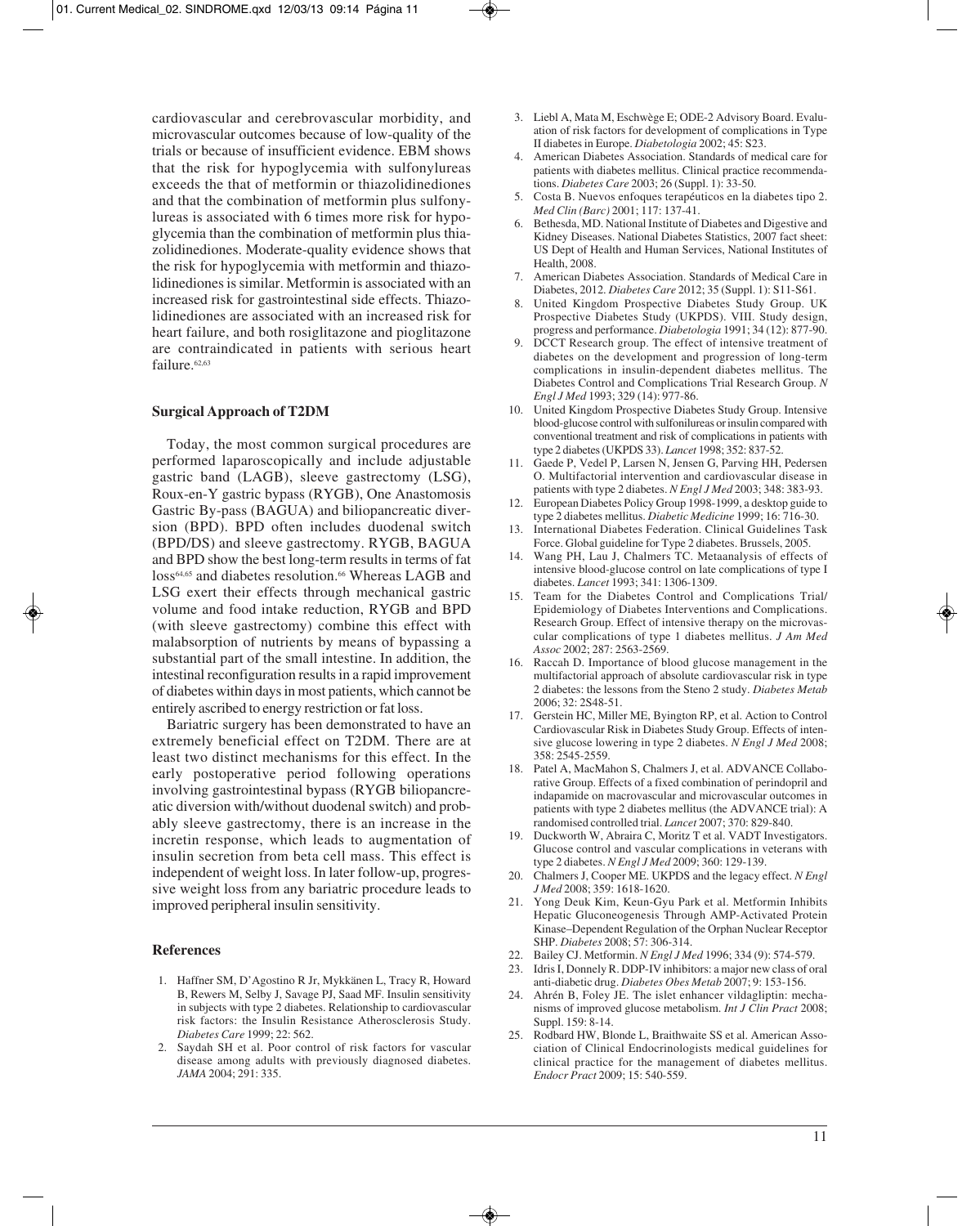- 26. Nathan DM, Buse JB, Davidson MB. Medical management of hyperglycemia in type 2 diabetes: a consensus algorithm for the initiation and adjustment of therapy. A consensus statement of the American Diabetes Association and the European Association for the Study of Diabetes. *Diabetes Care* 2009; 32: 193- 203.
- 27. Bloomgarden ZT, Inzucchi SE. New treatments for diabetes. *N Engl J Med* 2007; 356 (21): 2219-20.
- 28. DeFronzo RA. Pharmacologic therapy for type 2 Diabetes Mellitus. *Ann Intern Med* 1999; 131: 281-303.
- 29. Turner RC, Cull CA, Frighi V, Holman RR. UK Prospective Diabetes Study (UKPDS) Group. Glycemic control with diet, sulfonylurea, metformin or insulin in patients with type 2 diabetes mellitus. Progressive requirement for multiple therapies (UKPDS 49). *JAMA* 1999; 281: 2005-12.
- 30. Mazzone T, Meyer PM, Feinstein SB, Davidson MH, Kondos GT, D'Agostino RB Sr, Perez A, Provost JC, Haffner SM. Effect of pioglitazone compared with glimepiride on carotid intima-media thickness in type 2 diabetes: a randomized trial *JAMA* 2006; 296 (21): 2572-81.
- 31. Hanefeld M, Pfützner A, Forst T, Lübben G. Curr Glycemic control and treatment failure with pioglitazone versus glibenclamide in type 2 diabetes mellitus: 42-month, open-label, observational, primary care study. *Med Res Opin* 2006; 22 (6): 1211-5.
- 32. Charbonnel B, Schernthaner G, Brunetti P, Matthews DR, Urquhart R, Tan MH, Hanefeld M. Long-term efficacy and tolerability of add-on pioglitazone therapy to failing monotherapy compared with addition of gliclazide or metformin in patients with type 2 diabetes. *Diabetologia* 2005; 48 (6): 1093-104.
- 33. Inzucchi SE. Oral antihyperglycemic therapy for type 2 diabetes. Scientific review. *JAMA* 2002; 287: 360-72.
- 34. Bolen S, Feldman L, Vassy J, Wilson L, Yeh HC, Marinopoulos S, Wiley C, Selvin E, Wilson R, Bass EB, Brancati FL. Systematic review: comparative effectiveness and safety of oral medications for type 2 diabetes mellitus. *Ann Intern Med* 2007; 147 (6): 386-99.
- 35. Davidson JA. Advances in therapy for type 2 diabetes: GLP-1 receptor agonists and DPP-4 inhibitors. *Cleve Clin J Med* 2009; 76 (Suppl. 5): S28-S38.
- 36. Drucker DJ. Enhancing incretin action for the treatment of type 2 diabetes. *Diabetes Care* 2003; 26: 2928-2940.
- 37. Hansen L, Holst JJ. The two intestinal incretins differentially regulate glucagons secretion due to differing intraislet paracrine effects. *Diabetologia* 2005; 48 (Suppl. 1): A-163.
- 38. Turton MD, OShea D, Gunn I, Beak SA, Edwards CMB, Meeran K, Choi SJ, Taylor GM, Heath MM, Lambert PD, Wilding JPH, Smith DM, Ghatei MA, Herbert J, Bloom SR. A role of glucagon-like peptide-1 in the central regulation of feeding. *Nature* 1996; 379: 69-72.
- 39. Drucker DJ. Glucagon-like peptide-1 and the islet beta-cell: augmentation of cell proliferation and inhibition of apoptosis. *Endocrinology* 2003; 144: 5145-5148.
- 40. Hansotia T, Drucker DJ. GIP and GLP-1 as incretin hormones: lessons from single and double incretion receptor knockout mice. *Regul Pept* 2005; 128: 125-134.
- 41. Deacon CF. MK-431 (Merck). *Curr Opin Investig Drugs* 2006; 6: 419-426.
- 42. Xu L, Dalla Man C, Cobelli C, Williams-Herman D, Meininger G, Khatami H, Stein P Sitagliptin improved β-cell function in patients with type 2 diabetes (T2DM): a model-based analysis. *Diabetes* 2006; 55 (Suppl. 1): A466.
- 43. Bell DS. Do sulfonylurea drugs increase the risk of cardiac events? *CMAJ* 2006; 174 (2): 185-186.
- 44. Wilson SH, Kennedy FP, Garrat KN. Optimisation of the management of patients with coronary artery disease and type 2 diabetes mellitus. *Drugs Aging* 2001; 18: 325-333.
- 45. DeFronzo RA. Pharmacologic therapy for type 2 diabetes mellitus. *Ann Intern Med* 2000; 133 (1): 73-74.
- 46. Garratt KN, Brady PA, Hassinger NL, Grill DE, Terzic A, Holmes DR Jr. Sulfonylurea drugs increase early mortality in patients with diabetes mellitus after direct angioplasty for acute

myocardial infarction. *J Am Coll Cardiol* 1999; 33 (1): 119- 124.

- 47. Chounta A, Zouridakis S, Ellinas C et al. Cholestatic liver injury after glimepiride therapy. *J Hepatol* 2005; 42 (6): 944-  $946.$
- 48. Erdmann E, Wilcox RG. Weighing up the cardiovascular benefits of thiazolidinedione therapy: the impact of increased risk of heart failure. *Eur Heart J* 2008; 29 (1): 12-20.
- 49. Takeda Pharmaceutical Co. Observation of an increased incidence of fractures in female patients who receive long-term treatment with ACTOS (pioglitazone HCL) tablets for type 2 diabetes mellitus (Letter to Health Care Providers). http://www. fda.gov/medwatch/safety/2007/Actosmar0807.pdf. (accessed 19 March 2007).
- 50. Varughese GI, Tahrani AA, Scarpello JH. The long and short of metformin-related vitamin B12 deficiency. *Arch Intern Med* 2007; 167 (7): 729-730.
- 51. Cryer PE. Hypoglycaemia: The limiting factor in the glycaemic management of type I and type II diabetes. *Diabetologia* 2002; 45: 937-948.
- 52. Segel SA, Paramore DS, Cryer PE: Hypoglycemia-associated autonomic failure in advanced type 2 diabetes. *Diabetes* 2002; 51: 724-733.
- 53. United Kingdom Prospective Diabetes Study Group: U.K. prospective diabetes study. 16. Overview of 6 years' therapy of type II diabetes: a progressive disease. *Diabetes* 1995; 44: 1249-1258.
- 54. Hepburn DA, MacLeod KM, Pell AC, Scougal IJ, Frier BM: Frequency and symptoms of hypoglycaemia experienced by patients with type 2 diabetes treated with insulin. *Diabet Med* 1993; 10: 231-237.
- 55. UK Hypoglycaemia Study Group. Risk of hypoglycaemia in types 1 and 2 diabetes: effects of treatment modalities and their duration. *Diabetologia* 2007; 50: 1140-7.
- 56. The Diabetes Control and Complications Trial Research Group. The effect of intensive treatment of diabetes on the development and progression of long-term complications in insulin-dependent diabetes mellitus. *N Engl J Med* 1993; 329: 977-86.
- 57. Henderson JN, Allen KV. Deary IJ, Frier BM. Hypoglycaemia in insulin-treated Type 2 diabetes: frequency, symptoms and impaired awareness. *Diabet Med* 2003; 20: 1016-21.
- 58. Zammitt NN. Frier BM. Hypoglycemia in type 2 diabetes: patho-physiology, frequency, and effects of different treatment modalities. *Diabetes Care* 2005; 28: 2948-61.
- 59. Shorr RL Ray WA. Daugherty JR. Grifiin MR. Incidence and risk factors for serious hypoglycemia in older persons using iwnsulin or sulfonylureas. *Arch Intern Med* 1997; 25: 1681-6.
- 60. Bruce DG, Davis WA. Casey GP, Clarnette RM. Brown SG, Jacobs IG et al. Severe hypoglycaemia and cognitive impairment in older patients with diabetes: the Fremantle Diabetes Study. *Diabetologia* 2009; 52: 1808-15.
- 61. ADVANCE Collaborative Group. Patel A, MacMahon S, Chalmers J, Neal B, Billot L, Woodward M et al. Intensive blood glucose conlrol mid vascular outcomes in patienis widi type 2 diabetes. *N Engl J Med* 2008; 358: 2560-72.
- 62. GlaxoSmithKline. AVANDIA package insert. Accessed at http://us.gsk.com /products/assets/us\_avandia.pdf on 28 July 2011.
- 63. Takeda Pharmaceutical America. ACTOS package insert. Accessed at www .tpna.com/products/default.aspx on 28 July 2011.
- 64. O'Brien PE, McPhail T, Chaston TB and Dixon JB. "Systema tic review of medium-term weight loss after bariatric operations". *Obesity Surgery* 2006; 16 (8): 1032-1040.
- 65. Hess DS, Hess DW and Oakley RS. "The biliopancreatic diversion with the duodenal switch: results beyond 10 years". *Obesity Surgery* 2005; 15 (3): 408-416.
- 66. Buchwald H, Estok R, Fahrbach K et al. "Weight and type 2 diabetes after bariatric surgery: systematic review and metaanalysis". *American Journal of Medicine* 2009; 122 (3): 248 e5.